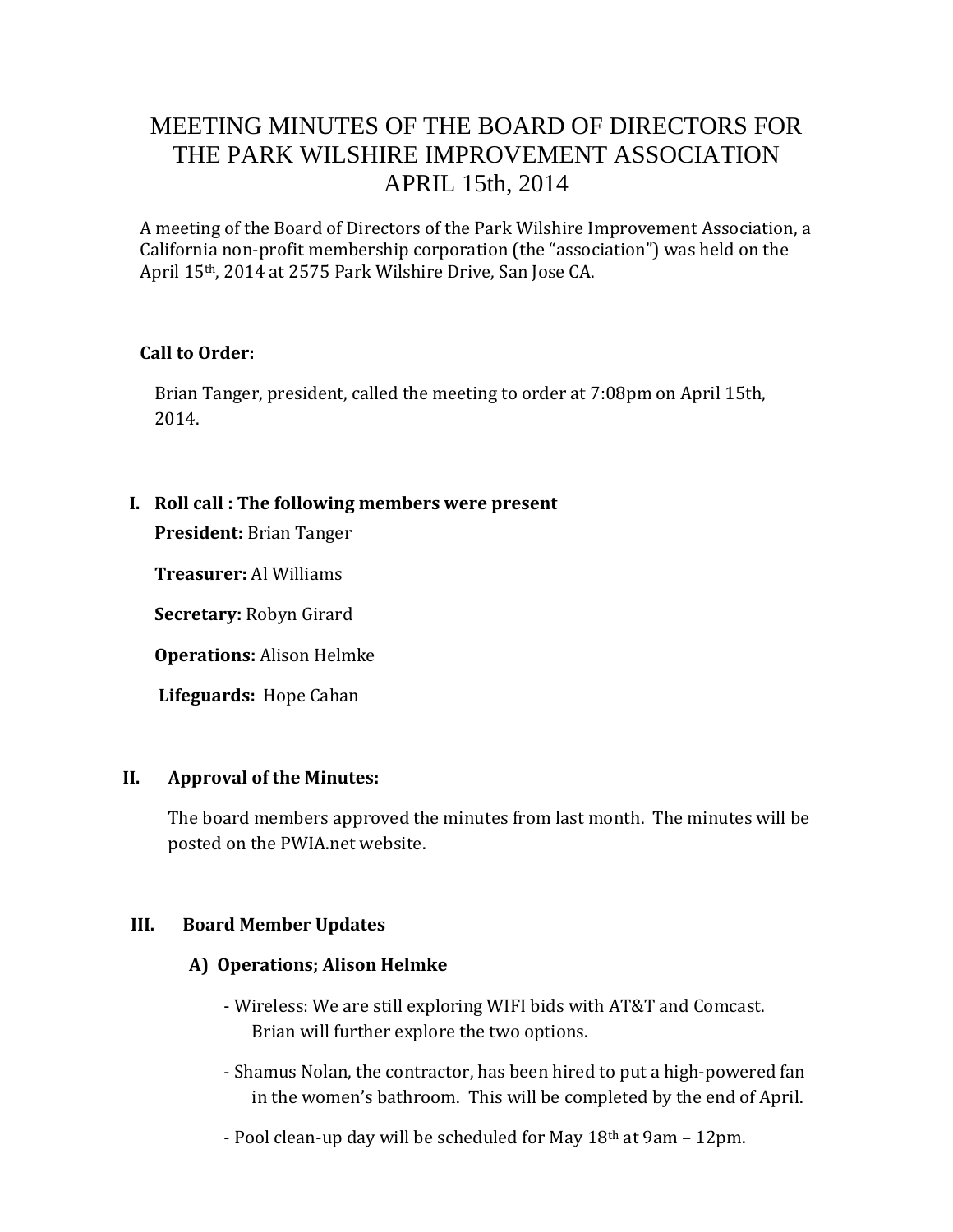- Water level needs to remain at the white line between the tiles, this was confirmed my Genie Pools

## - **Treasurer; Al Williams**

Report reviewed: no major concerns. Al reviewed a comparison chart on the budget for the past two years. Overall costs to maintain the pool tend to increase slightly each year.

## **B) Secretary; Robyn Girard**

**-** no current report

## **C) Lifeguards; Hope Cahan**

- Lifeguards are being interviewed on Saturday the 19th of April
- We are looking to finalize the swim instructors in the next month
- Lauren Barnes is the current pool manager. She will be managing the lifeguards and swim lessons
- Swim lesson signups occurred last month. If families are still interested in signing up for lessons to please contact Hope Cahan as there is still space available.

## **D) Membership: Brian Tanger delivered to the team Jennifer's update.**

- 156 people on the non-resident wait list.
- All materials for the pool membership (cards) have been put on order.
- Bagby Pool Party is confirmed for June 3rd, 2014

### **E) Communications: Brian delivered the communications update.**

- Board member email accounts have been set up on PWIA.net
- Jennifer ordered the AED sign and will have them put up at the pool
- Lauren Barnes has been given the laptop to manage the lifeguard schedule. Lauren will need to sign the managed asset document.
- Neighborhood dumpster day will be in August, and added to the newsletter